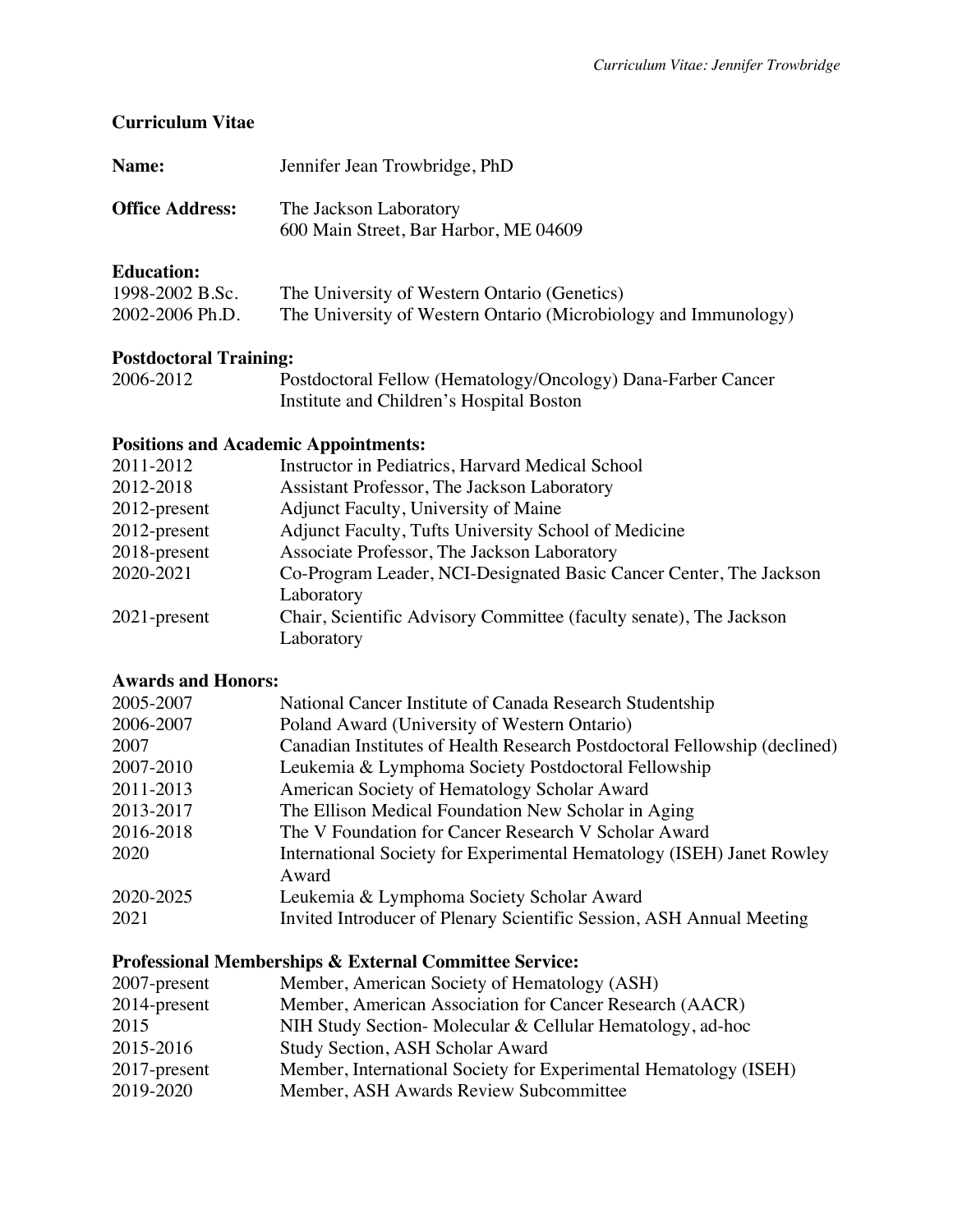| 2020                                                                 | NIH Study Section- Cancer and Molecular Pathogenesis, ad-hoc                          |                                                                   |  |
|----------------------------------------------------------------------|---------------------------------------------------------------------------------------|-------------------------------------------------------------------|--|
| 2020-2022                                                            | Scientific Program Committee, ISEH Annual Meeting                                     |                                                                   |  |
| 2020-2022                                                            |                                                                                       | Discovery Research Grant Review Panel, Edward P. Evans Foundation |  |
| 2020-2025                                                            | Member, ASH Scientific Committee on Epigenetics and Genomics                          |                                                                   |  |
| 2021                                                                 | Vice-chair, ASH Scientific Committee on Epigenetics and Genomics                      |                                                                   |  |
| 2021-2023                                                            | Director (elected), ISEH Board of Directors                                           |                                                                   |  |
| 2022                                                                 | Chair, ASH Scientific Committee on Epigenetics and Genomics                           |                                                                   |  |
| 2022<br>Career Development Program Review Panel, Leukemia & Lymphoma |                                                                                       |                                                                   |  |
|                                                                      | Society                                                                               |                                                                   |  |
|                                                                      |                                                                                       |                                                                   |  |
|                                                                      | <b>External Research Support (Current):</b>                                           |                                                                   |  |
|                                                                      | 1 R01 DK118072-01, NIH/NIDDK                                                          | 07/01/18-06/30/23                                                 |  |
| Trowbridge (PI)                                                      |                                                                                       |                                                                   |  |
|                                                                      | Developing Effective Approaches to Extend Hematopoietic Healthspan by Targeting Cell- |                                                                   |  |
|                                                                      | Extrinsic and Cell-Intrinsic Alterations at Middle Age                                |                                                                   |  |
|                                                                      | 1 R01 AG069010-01A1, NIH/NIA                                                          | 07/01/20-06/30/25                                                 |  |

Trowbridge (PI) *Discovery of Aging-Associated Mechanisms Causing Expansion and Progression of Clonal Hematopoiesis of Indeterminant Potential (CHIP)*

#### 1 U01 AG077925-01, NIH/NIA 09/15/21-06/30/26

Trowbridge (PI), Levine (co-PI) *Assessing the Interplay Between Inflammatory Signaling and Epigenetic Dysregulation in Age-Associated Clonal Hematopoiesis and Leukemia Initiation*

Leukemia & Lymphoma Society Scholar Award 07/01/20-06/30/25 Trowbridge (PI) *Discovery of Aging-Driven Mechanisms Causing Clonal Hematopoiesis (CH) and its Progression to Hematological Malignancy*

EvansMDS Foundation Discovery Research Grant 09/01/20-08/31/23 Trowbridge (PI) *Discovery of Mechanisms by Which the Aging Bone Marrow Microenvironment Drives Progression of Clonal Hematopoiesis to MDS*

H3 Biomedicine Sponsored Research Agreement 02/02/21-08/02/22 Trowbridge (PI) *Epigenetic Regulation of Clonal Hematopoiesis*

### **External Research Support (Completed, past 5 years):** EvansMDS Foundation Discovery Research Grant 09/01/18-08/31/20 Trowbridge (PI) *Discovery of Mechanisms Driving Evolution of Clonal Hematopoiesis to Bone Marrow*

*Failure from Dnmt3a-Mutant Stem Cells*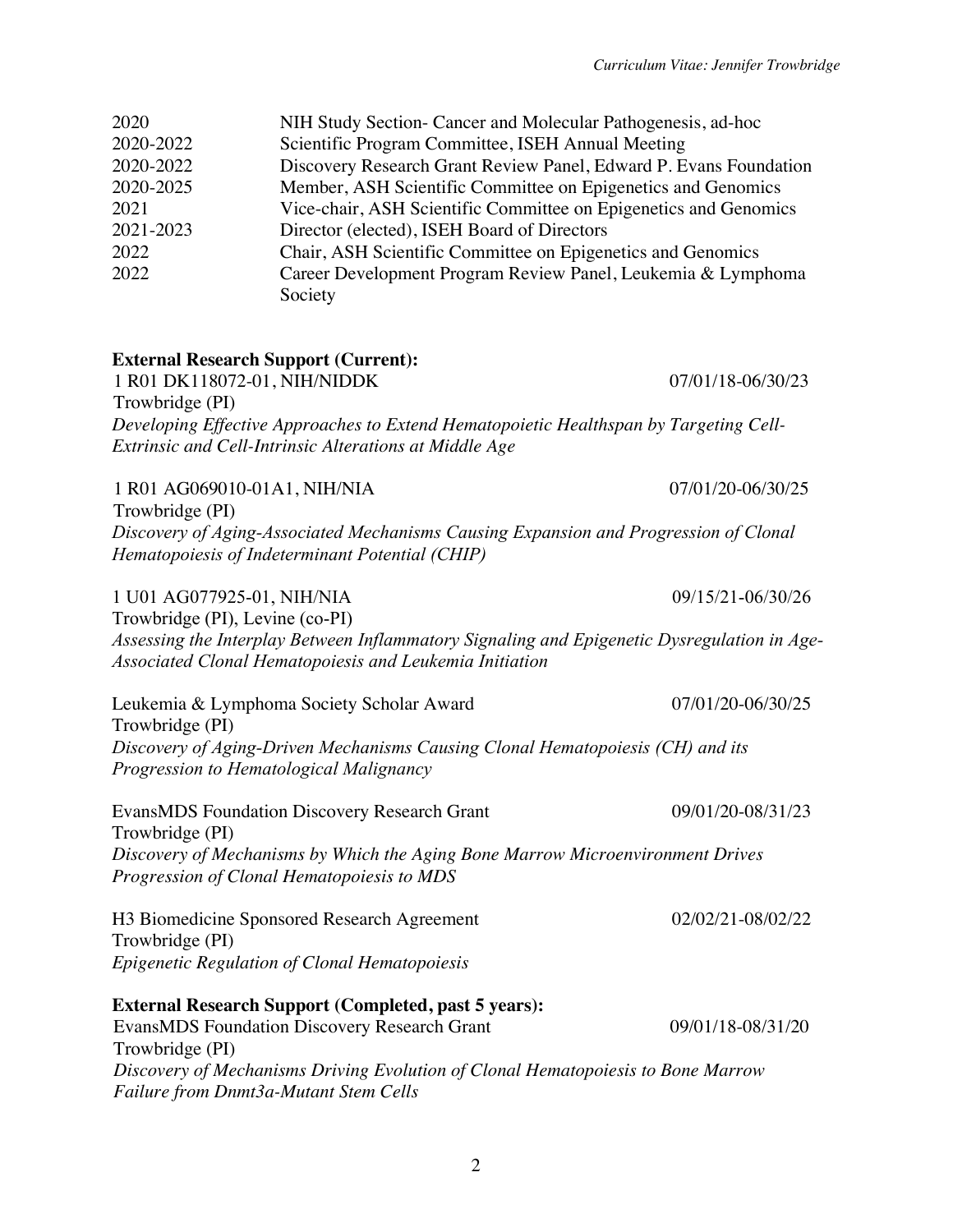V2016-005 JJT-01, V Foundation for Cancer Research Trowbridge (PI) 11/01/16-10/31/18 *Modeling Epigenome Evolution from Dnmt3A Mutation to the Development of Acute Myeloid Leukemia (AML)*

5 R21 CA184851-01, National Cancer Institute (NCI) 05/05/14-04/30/16 Trowbridge (PI) *(PQB5) Epigenetic Drivers of Hematopoietic Stem Cell Transformation*

#### **Publication List: Original Articles**

Shojaei F, **Trowbridge J,** Gallacher L, Yuefei L, Goodale D, Karanu F, Levac K, Bhatia M. Hierarchical and ontogenic position serve to define the molecular basis of human hematopoietic stem cell behavior. Developmental Cell 2005; **8**: 651-663.

Rosu-Myles M, Stewart E, **Trowbridge J,** Ito CY, Zandstra P, Bhatia M. A unique population of bone marrow cells migrates to skeletal muscle via hepatocyte growth factor/c-Met axis. Journal of Cell Science 2005; **118**: 4343-4352.

**Trowbridge JJ,** Xenocostas A, Moon RT, Bhatia M. Glycogen synthase kinase-3 is an in vivo regulator of hematopoietic stem cell repopulation. Nature Medicine 2006; **12**: 89-98.

**Trowbridge JJ,** Scott MP, Bhatia M. Hedgehog modulates cell cycle regulators in stem cells to control hematopoietic regeneration. Proc. Natl. Acad. Sci. 2006; **103**: 14134-14139.

**Trowbridge JJ**, Snow JW, Kim J, Orkin SH. DNA methyltransferase 1 is essential for and uniquely regulates hematopoietic stem and progenitor cells. Cell Stem Cell 2009; **5**: 442-449.

**Trowbridge JJ**, Guezguez B, Moon RT, Bhatia M. Wnt3a activates dormant c-kit- bone marrow derived cells with short-term multilineage hematopoietic reconstitution capacity. Stem Cells 2010; **28**: 1379-1389.

Snow JW, **Trowbridge JJ**, Fujiwara T, Emambokus NE, Grass JA, Orkin SH, Bresnick EH. A single cis element maintains repression of the key developmental regulator Gata2. PLoS Genetics 2010; **6**: e1001103.

Snow JW, **Trowbridge JJ**, Johnson KD, Fujiwara T, Emambokus N, Grass JA, Orkin S, Bresnick EH. Context-dependent function of "GATA switch" sites in vivo. Blood 2011; **117**: 4769-4772.

**Trowbridge JJ**, Sinha AU, Li M, Armstrong SA, Orkin SH. Haploinsufficiency of Dnmt1 impairs leukemia stem cell function through derepression of bivalent chromatin domains. Genes & Development 2012; **26**: 344-349.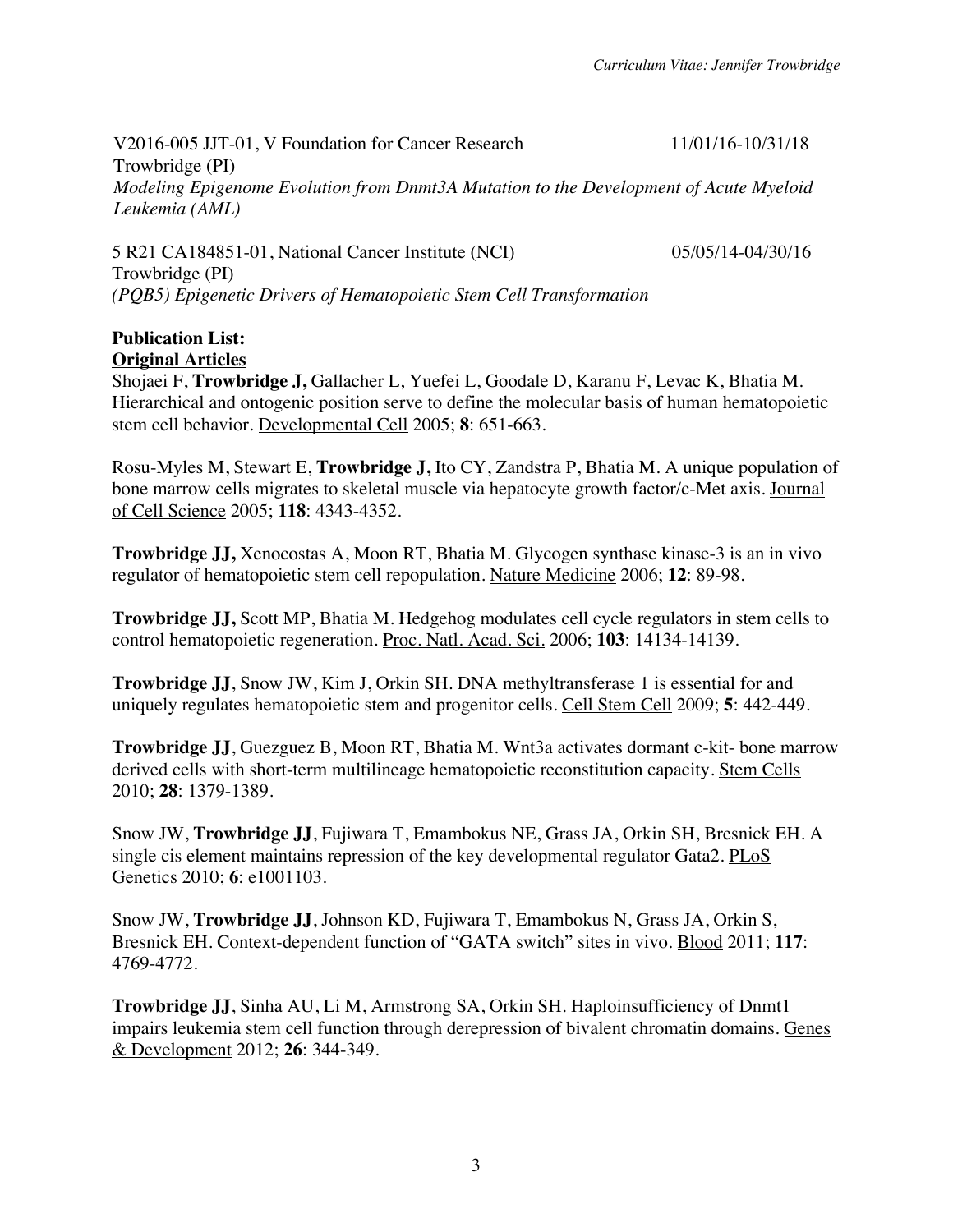Bai X\*, **Trowbridge JJ\***, Riley E, Lee J, DiBiase A, Kaartinen V, Orkin SH, Zon LI. TIF1 gamma plays an essential role in murine hematopoiesis and regulates transcriptional elongation of erythroid genes. Developmental Biology 2013; **373**: 422-430. \*Equal contribution

Xu J, Bauer DE, Kerenyi MA, Vo TD, Hou S, Hsu Y-J, Yao H, **Trowbridge JJ**, Mandel G, Orkin SH. Corepressor-dependent silencing of fetal hemoglobin expression by BCL11A. Proc. Natl. Acad. Sci., 2013; **110**: 6518-6523.

George J, Uyar A, Young K, Kuffler L, Waldron-Francis K, Marquez E, Ucar D, **Trowbridge JJ**. Leukaemia cell-of-origin identified by chromatin landscape of bulk tumour cells. Nature Communications 2016; **7**: 12166. doi: 10.1038/ncomms12166.

Burberry A, Suzuki N, Wang J, Moccia R, Mordes DA, Stewart MH, Suzuki-Uematsu S, Ghosh S, Singh A, Merkle FT, Koszka K, Li Q, Zon L, Rossi DJ, **Trowbridge JJ**, Notarangelo LD, Eggan K. Loss-of-function mutations in the C9ORF72 mouse ortholog cause fatal autoimmune disease. Science Translational Medicine 2016; **8**: 347ra93. doi: 10.1126/scitranslmed.aaf6038.

Young K, Borikar S, Bell R, Kuffler L, Philip V, **Trowbridge JJ**. Progressive alterations in multipotent hematopoietic progenitors underlie lymphoid cell loss in aging. The Journal of Experimental Medicine 2016; **213**: 2259-2267.

Hsu JH, Hubbell-Engler B, Adelmant G, Huang J, Joyce CE, Vazquez F, Weir BA, Montgomery P, Tsherniak A, Giacomelli AO, Perry JA, **Trowbridge J**, Fujiwara Y, Cowley GS, Xie H, Kim W, Novina CD, Hahn WC, Marto JA, Orkin SH. Prmt1-mediated translation regulation is a crucial vulnerability of cancer. Cancer Research 2017; **77**: 4613-4625.

Loberg MA, Bell RK, Goodwin LO, Eudy E, Miles LA, SanMiguel JM, Young K, Bergstrom DE, Levine RL, Schneider RK, **Trowbridge JJ**. Sequentially induced mouse models reveal that Npm1 mutation causes malignant transformation of Dnmt3a-mutant clonal hematopoiesis. Leukemia 2019; **33**: 1635-1649.

Khokhar ES, Borikar S, Eudy E, Stearns T, Young K, **Trowbridge JJ**. Aging-associated decrease in the histone acetyltransferase KAT6B causes myeloid-biased hematopoietic stem cell differentiation. Experimental Hematology 2020; **82**: 43-52.

Young K, Loberg MA, Eudy E, Schwartz LS, Mujica KD, **Trowbridge JJ**. Heritable genetic background alters survival and phenotype of Mll-AF9-induced leukemias. Experimental Hematology 2020; **89**: 61-67.

Young K, Eudy E, Bell R, Loberg MA, Stearns T, Sharma D, Velten L, Haas S, Filippi MD, **Trowbridge J.J.** Decline in IGF1 in the bone marrow microenvironment initiates hematopoietic stem cell aging. Cell Stem Cell 2021; **28**: 1473-1482.

Wu HC, Rerolle D, Berthier C, Hleihel R, Sakamoto T, Quentin S, Benhenda S, Morganti C, Wu C, Conte L, Rimsky S, Sebert M, Clappier E, Souquere S, Gachet S, Soulier J, Durand S, **Trowbridge JJ**, Benit P, Rustin P, El Hajj H, Raffoux E, Ades L, Itzykson R, Dombret H,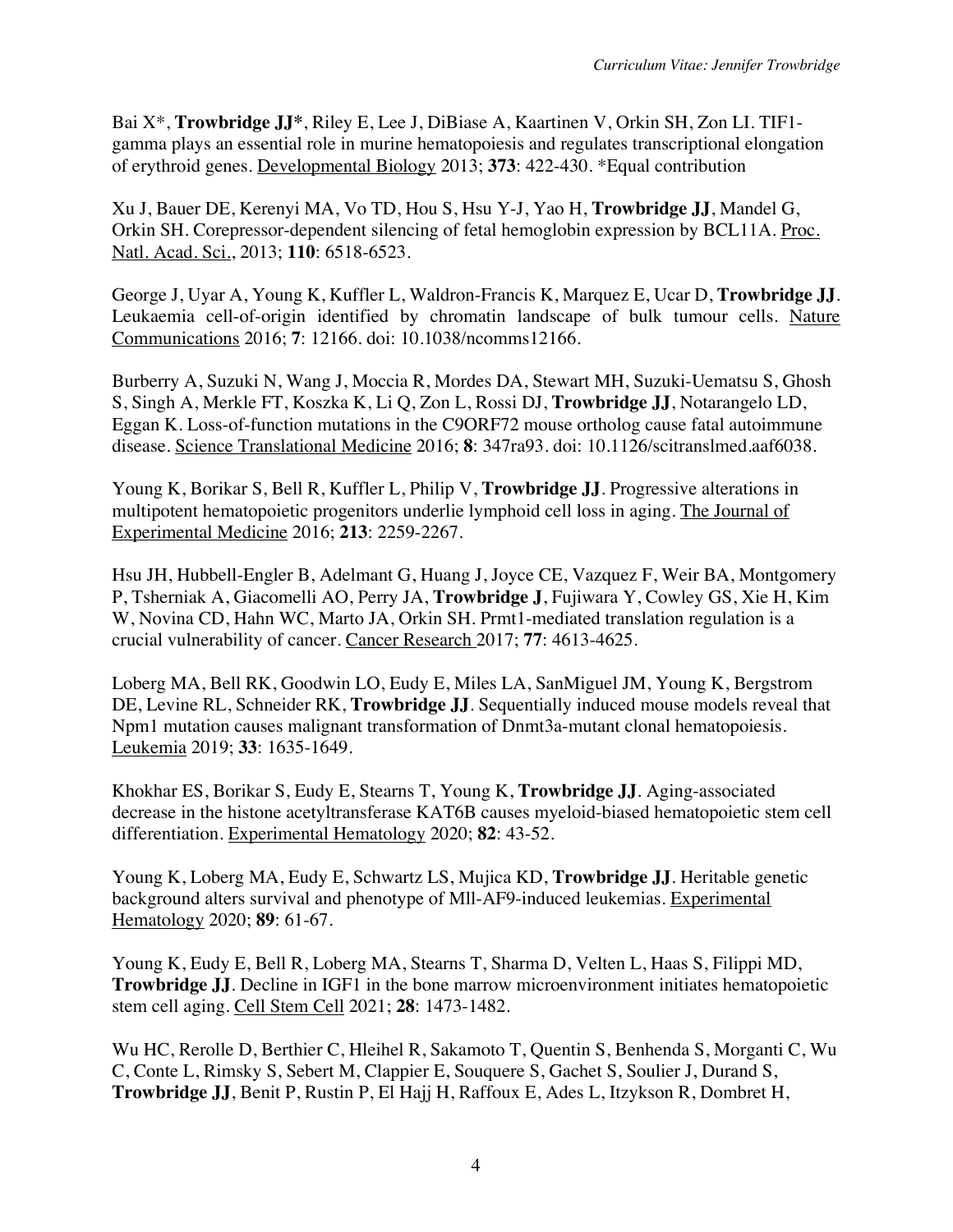Fenaux P, Espeli O, Kroemer G, Brunetti L, Mak TW, Lallemand-Breitenbach V, Bazarbachi A, Falini B, Ito K, Martelli MP, de The H. Cancer Discovery 2021; in press, online 10.1158/2159-8290.CD-21-0177.

### **Reviews, Chapters and Editorials**

**Trowbridge JJ,** Moon RT, Bhatia M. Hematopoietic stem cell biology: Too much of a Wnt thing. Nature Immunology 2006; **7**:1021-1023.

Wang J, **Trowbridge JJ,** Rao S, Orkin SH. Proteomic studies of stem cells. In D. Melton, & L. Girard (Eds.), StemBook (Internet). 2008 Cambridge, MA: Harvard Stem Cell Institute.

**Trowbridge JJ**, Orkin SH. DNA methylation in adult stem cells: new insights into self-renewal. Epigenetics 2010; **5**: 189-193.

**Trowbridge JJ**. Hematopoietic stem cells. In S. Li, N. L'Heureux, & J. Elisseeff (Eds.), Stem Cell and Tissue Engineering (pp.31-48). 2011 Singapore: World Scientific Publishing.

**Trowbridge JJ**, Orkin SH. Dnmt3a silences hematopoietic stem cell self-renewal. Nature Genetics 2011; **44**: 13-14.

Challen GA, **Trowbridge JJ.** Role of DNA methyltransferases and DNA methylation in cell fate decisions during blood cell development and leukemia. In C. Bonifer & P. Cockerill (Eds.), Transcriptional and Epigenetic Mechanisms Regulating Normal and Aberrant Blood Cell Development*.* 2014 Springer Publishing.

Young K, **Trowbridge JJ**. Open chromatin profiling as a novel strategy for identifying cancer cell-of-origin. Molecular & Cellular Oncology 2016; **3**:e1236770. doi:10.1080/23723556.2016.1236770.

Borikar S, **Trowbridge JJ**. The Mediator of hematopoietic stem cell homeostasis. Cell Stem Cell 2016; **19**: 677-678.

**Trowbridge JJ.** Context-specific tumor suppression by PHF6. Blood 2019; **133**: 1698-1700.

Marquez EJ, **Trowbridge J**, Kuchel GA, Banchereau J, Ucar D. The lethal sex gap: COVID-19. Immune Aging 2020; **17**: 13.

SanMiguel JM, Young K, **Trowbridge JJ.** Hand in Hand: Intrinsic and extrinsic drivers of aging and clonal hematopoiesis. Experimental Hematology 2020, **91**:1-9.

**Trowbridge JJ**, Starczynowski DT. Innate immune pathways and inflammation in hematopoietic aging, clonal hematopoiesis, and MDS. Journal of Experimental Medicine 2021, **218**:e20201544.

### **Patents:**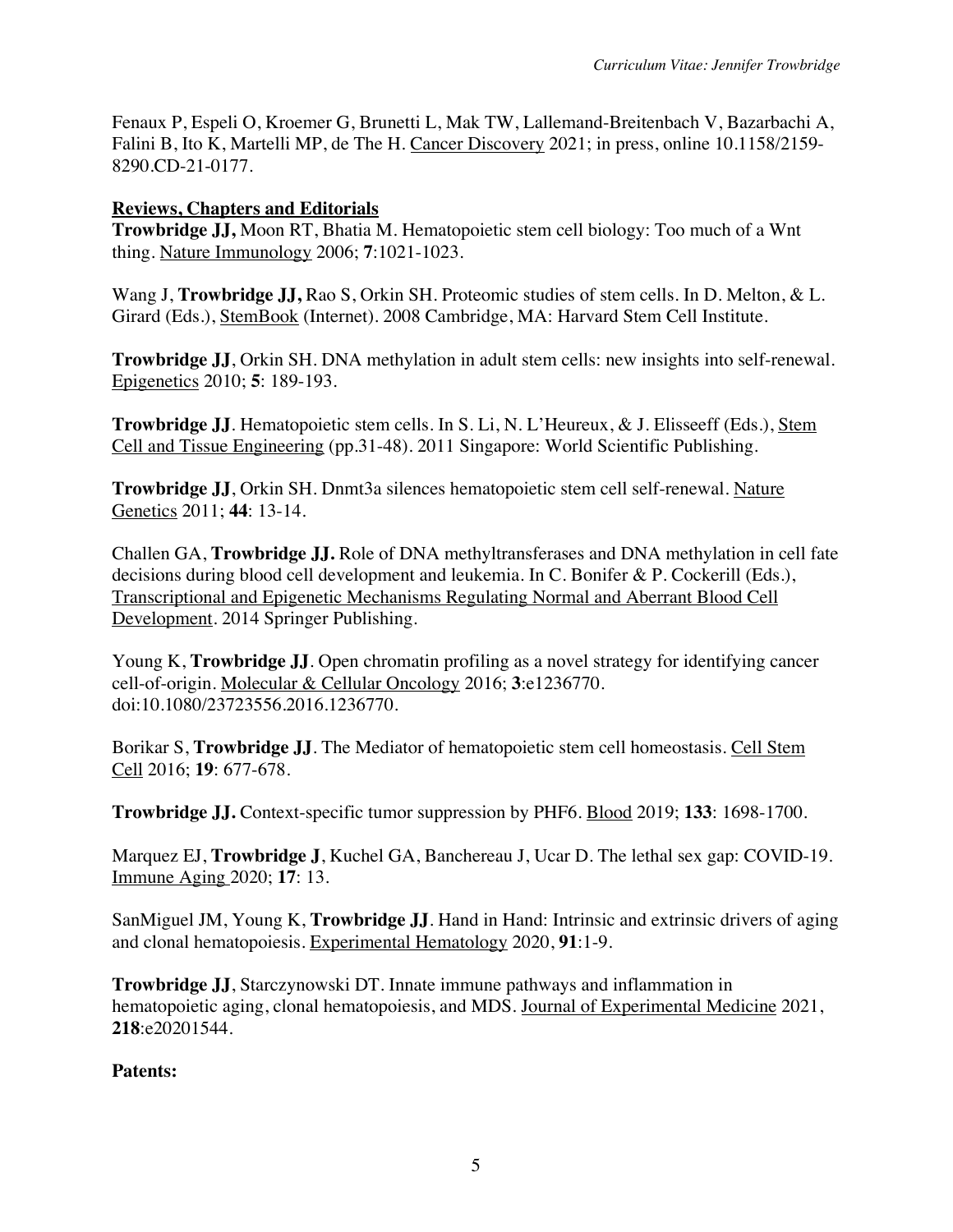Moon RT, Bhatia M, **Trowbridge JJ**, inventors; Methods for regulation of stem cells. US Patent 11/026399

# **Invited Lectures (past 5 years):**

**2017:** 

- 46<sup>th</sup> Annual Meeting, International Society for Experimental Hematology, Frankfurt, Germany
- 26<sup>th</sup> Annual Short Course on Experimental Models of Human Cancer, JAX
- 21<sup>st</sup> Century Mouse Genetics, JAX

# **2018:**

- Development & Pathogenesis of Disease Seminar Series, The University of Kansas Medical Center, Kansas City, KS
- 27<sup>th</sup> Annual Short Course on Experimental Models of Human Cancer, JAX
- Department of Immunology Seminar Series, Tufts University School of Medicine, Boston, MA
- Weatherall Institute for Molecular Medicine Seminar Series, University of Oxford, UK
- Mount Desert Island Biological Laboratory Seminar Series, Bar Harbor, ME
- 21<sup>st</sup> Century Mouse Genetics Course, JAX
- Grand Rounds, University of Colorado Cancer Center, Denver, CO

# **2019:**

- Hematology Department Seminar Series, University of Washington, St. Louis, MO
- 28<sup>th</sup> Annual Short Course on Experimental Models of Human Cancer, JAX
- University of Florida Health Cancer Center Seminar Series, Gainesville, FL
- Tisch Cancer Institute Seminar Series, Mount Sinai, NY
- Ohio State University Cancer Center Leukemia Research Seminar Series, Columbus, OH
- Forbeck Forum 'Leukemia stem cells, heterogeneity, & metabolism new directions for AML therapy', Denver, CO
- RegenAge Symposium "Defining the Interface Between Regeneration & Aging", MDIBL, Bar Harbor, ME
- Colby Cancer Consortium Lecture Series, Colby College, Waterville, ME
- ASH Annual Meeting Scientific Program 'Molecular Mechanisms of Bone Marrow Failure', Orlando, FL
- Joint NIA/NCI Workshop 'Transformation and Aging of Stem Cells', Bethesda, MD **2020:**
- 
- Department of Toxicology & Cancer Biology Seminar Series, University of Kentucky, Lexington, KY
- Janet Rowley Award Lecture, Annual Meeting of the International Society for Experimental Hematology (virtual)
- European Hematology Association (EHA) Molecular Hemopoiesis Workshop (virtual)
- EvansMDS Foundation Summit 2020 (virtual)
- ASH Annual Meeting Friday Scientific Workshop, Aging and Hematology (virtual)
- 29<sup>th</sup> Annual Short Course on Experimental Models of Human Cancer, JAX (virtual) **2021:**
- Keynote: Edward P. Evans Seminar in MDS; DFCI Hematologic Malignancies &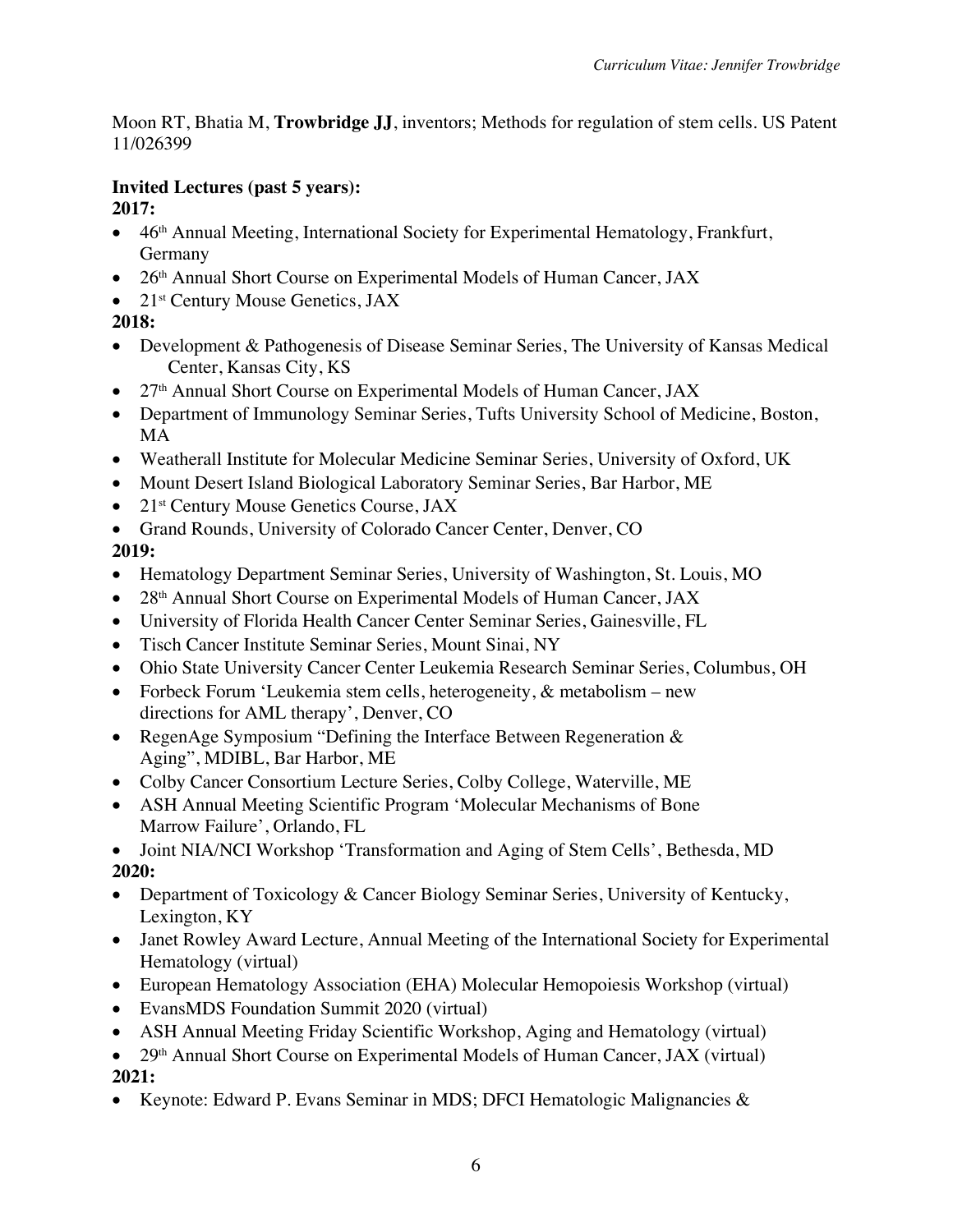Bone Marrow Transplant Grand Rounds (virtual)

- Keystone Symposia on Hematopoiesis (virtual); speaker and session chair
- Center for Epigenetics Seminar Series, Van Andel Institute (virtual)
- Hematology Research Seminar Series, St. Jude Children's Research Hospital (virtual)
- Children's Research Institute Seminar Series (selected by trainees), UT Southwestern (virtual)
- Division of Hematology/Oncology Seminar Series, Boston Children's Hospital (virtual)
- 30<sup>th</sup> Annual Short Course on Experimental Models of Human Cancer, JAX (virtual)
- Sanford Stem Cell Symposium, UC San Diego (virtual)
- 2021 AACR Virtual Meeting: Clonal Hematopoiesis (virtual)

# **2022:**

- Memorial Sloan Kettering Center for Hematologic Malignancies Seminar Series (virtual)
- Joint NCI/NHBLI Workshop on Myelodysplastic Syndrome (virtual)
- Myeloid Working Group Seminar Series, Vanderbilt University School of Medicine (virtual)
- Immunology Seminar Series (graduate student-led), Stanford University
- Pathology Seminar Series, NYU Langone Health (virtual)
- 13<sup>th</sup> International Workshop on Molecular Aspects of Myeloid Stem Cell Development

# **Trainees:**

| <b>Postdoctoral (3):</b>  |                                 |                                            |
|---------------------------|---------------------------------|--------------------------------------------|
| 2021-current Jayna Mistry |                                 | JAX Scholar Award (2022-2024)              |
|                           | 2018-current Jennifer SanMiguel | ASH Scholar Award (2022-2024)              |
|                           |                                 | NIH T32-HD007065 (2018-2020)               |
|                           |                                 | NIH T32 PGAD (2020-2021)                   |
| 2014-2020                 | Kira Young                      | JAX Pyewacket Fund (2014-2016)             |
|                           |                                 | NIH T32-HD007065 (2015-2017)               |
|                           |                                 | ASH Scholar Award (2018-2020)              |
|                           |                                 | current: Associate Research Scientist, JAX |
|                           |                                 |                                            |

# **PhD students (3):**

|           | 2019-current Logan Schwartz | <b>Tufts University</b>                        |
|-----------|-----------------------------|------------------------------------------------|
|           |                             | NIH F31-DK127573 (2020-2023)                   |
| 2015-2019 | Eraj Khokhar                | University of Maine GSBSE;                     |
|           |                             | current: Postdoctoral Fellow, UMass Worchester |
| 2013-2017 | Sneha Borikar               | Tufts University;                              |
|           |                             | current: Principal Scientist I, Novartis       |

#### **JAX summer student program (6):**

| 2021 | <b>Brandon James</b>       | current: undergraduate, Delaware Valley University |
|------|----------------------------|----------------------------------------------------|
| 2019 | Maximo Kesselhaut          | current: undergraduate, Yale                       |
| 2017 | Teniola Idowu              | current: PhD candidate, NYU                        |
| 2016 | Zollie Yavarow             | current: PhD candidate, Duke                       |
| 2015 | Matthew Loberg             | current: MD/PhD candidate, Vanderbilt              |
| 2013 | Jennifer Ditano Hinds, PhD | current: Senior Scientist I, AbbVie                |
|      |                            |                                                    |